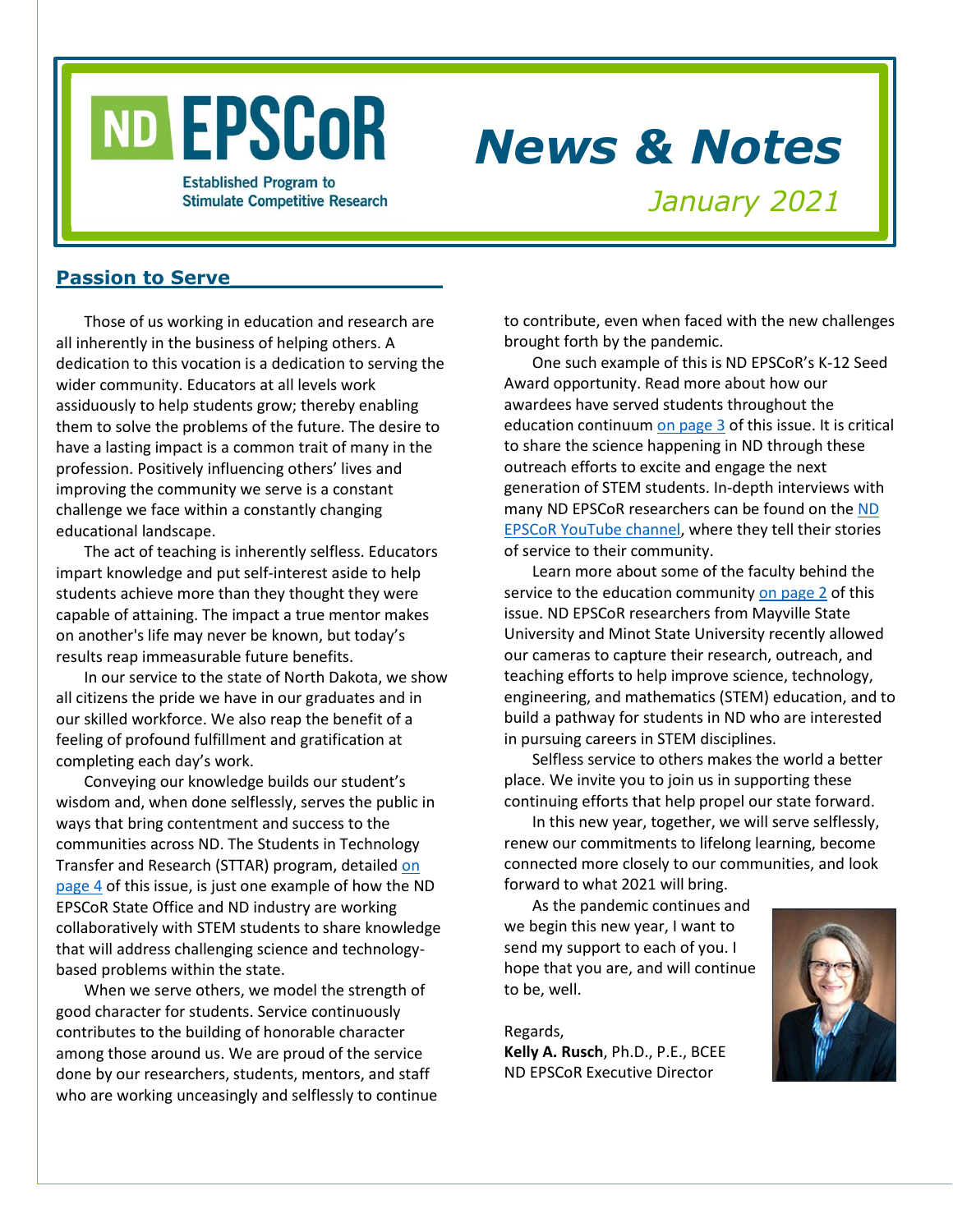# <span id="page-1-0"></span>**ND EPSCoR creates video tours\_\_\_\_**



ND EPSCoR thanks ND-ACES Materials Design at Biointerfaces Pillar and INSPIRE-ND Center for Sustainable Materials Science (CSMS) researchers **Mikhail Bobylev** (MiSU) and **Khwaja Hossain** (MaSU) for allowing our cameras to capture their research and outreach efforts. Bobylev and Hossain talk with ND EPSCoR about teaching, ND-ACES research, and STEM outreach across ND in these videos.

In the first 360° video (linked in the picture above), Bobylev, a Professor in the Chemistry Department at Minot State University, provides the 360° experience from inside a university lab. The 360° video tours allow the viewer to look around the lab in any direction, creating an immersive virtual experience.

Learn about how **Christopher Heth**, Assistant Professor of Chemistry at Minot State University, purchased a new piece of equipment thanks to a statefunded grant from the ND EPSCoR State Office in the video linked below.



Why are ND EPSCoR state-fund grants for equipment a vital part of building STEM capacity in ND? Equipment plays a crucial role in preparing students for their careers. Access to modern equipment creates opportunities for students to explore and develop their skills. This infrastructure is a vital component of ND

EPSCoR's effort to strengthen the STEM pathway at institutions across the state.

In the next video (linked below), Hossain, a Professor in the Department of Biology at Mayville State University, discusses the importance of the ND-ACES research and its impact on his students in his Meet the Scientist video.



Get to know more about Bobylev's research within the ND-ACES Track-1 cooperative agreement by watching his Meet the Scientist video, linked below.



View all of the videos from our recent visits to Mayville State University and Minot State University by using the links below:

- Meet the Scientist [Dr. Mikhail Bobylev](https://youtu.be/CsWaNlhdCMk)
- [ND EPSCoR State-Funded Equipment Grants in](https://youtu.be/AyeGa6pNK_c) [Action](https://youtu.be/AyeGa6pNK_c)
- [360° Organic Chemistry Lab Tour](https://youtu.be/9Di0fHppOeQ) at Minot State **University**
- Meet the Scientist [Dr. Khwaja Hossain](https://youtu.be/8g1TAJ3sDS8)
- [360° Classroom Lab Tour at Mayville State](https://youtu.be/VxU185y_41w)  **[University](https://youtu.be/VxU185y_41w)**
- [360° Biology Lab Tour at Mayville State](https://youtu.be/9r3dW3gm7VU)  **[University](https://youtu.be/9r3dW3gm7VU)**
- [360° Classroom Lab Tour at Minot State](https://youtu.be/S6M5M49OGZM)  **[University](https://youtu.be/S6M5M49OGZM)**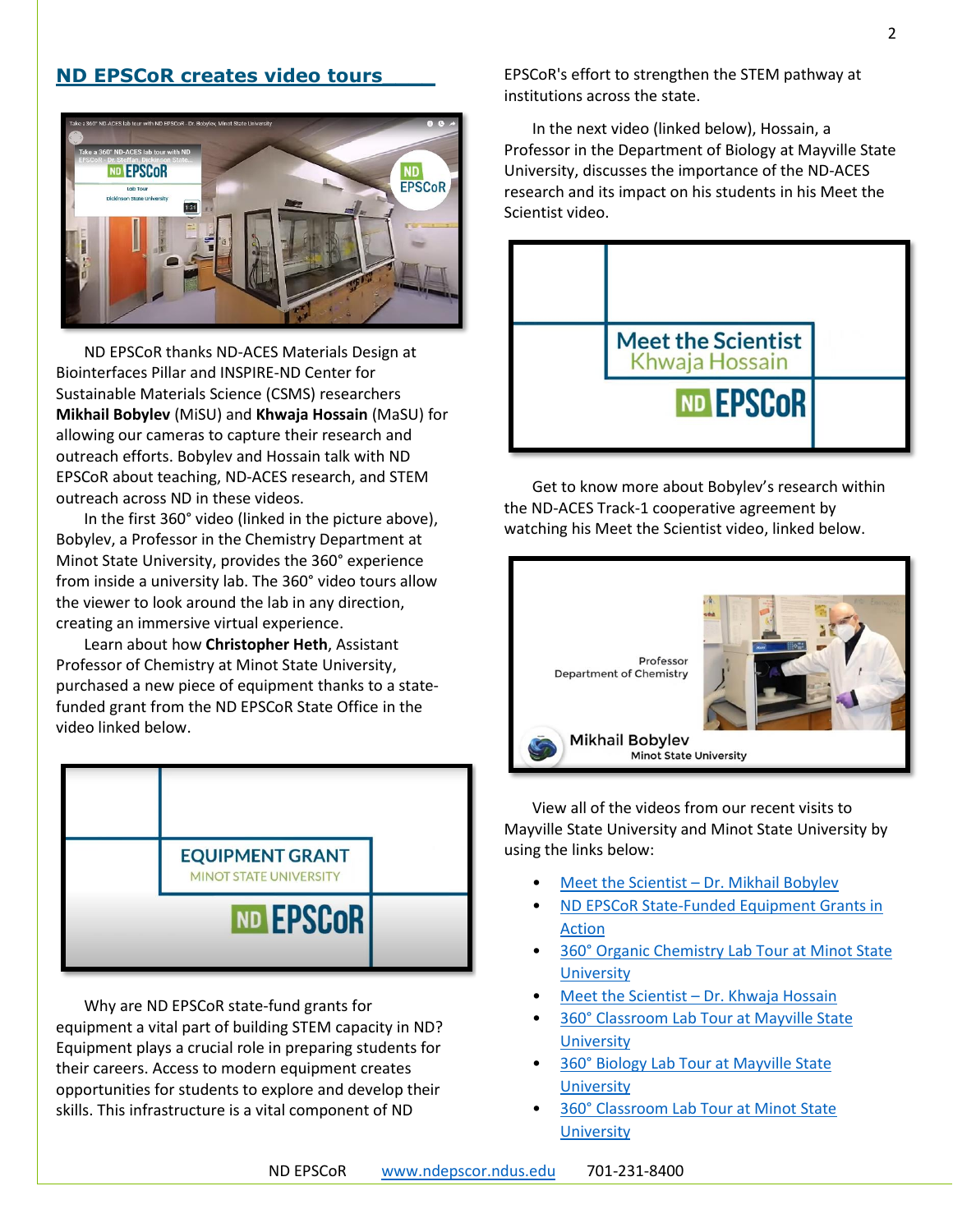You can find more videos like this as we continue to highlight institutions across ND that partner with ND EPSCoR to build STEM capacity on the ND [EPSCoR](https://bit.ly/ndepscorchannel) [YouTube channel.](https://bit.ly/ndepscorchannel) You can find details and videos of our earlier visit to Dickinson State Univerity in News & Notes' [November issue.](https://www.ndepscor.ndus.edu/fileadmin/ndus/ndepscor/News_and_Notes_Newsletters/News_and_Notes_Newsletter_2020_November.pdf) Videos from our prior visits to North Dakota State University and the University of North Dakota can be found in the [December issue of](https://www.ndepscor.ndus.edu/fileadmin/ndus/ndepscor/News_and_Notes_Newsletters/News_and_Notes_Newsletter_2020_December.pdf)  [News & Notes.](https://www.ndepscor.ndus.edu/fileadmin/ndus/ndepscor/News_and_Notes_Newsletters/News_and_Notes_Newsletter_2020_December.pdf)

#### <span id="page-2-0"></span>**Reaching out to K-12\_\_\_\_\_\_\_\_\_\_\_\_**

In 2019, working with the ND EPSCoR State Steering committee, ND EPSCoR began providing faculty and students from participating ND EPSCoR institutions the opportunity to compete for state funding for select projects, such as K-12 seed outreach. Awardees have come from across the state. The projects are designed to improve science, technology, engineering, and mathematics (STEM) education among K-12 students and build a pathway to careers in STEM.

ND EPSCoR thanks **Mikhail Bobylev** and **Robert Crackel**, both K-12 Seed awardees at Minot State University, for allowing our cameras to capture the impact of their K-12 outreach projects.

Bobylev, in conjunction with Velva Public Schools teacher and MiSU graduate, **Stephanie Sundhagen**, designed a research experience for high school students with state funding provided by an ND EPSCoR K-12 Seed Project grant. Sundhagen, now a physical science teacher at Velva High School, worked in Bobylev's organic chemistry lab for two and a half years, including time spent as a ND-EPSCoR INSPIRE-ND student researcher, before beginning her career in education. Sundhagen discusses the impact that engaging in a research experience had on her K-12 students in the video linked below.



Crackel, in collaboration with **Naomi Winburn**, an Assistant Professor in the Chemistry Department at Minot State University, designed and implemented STEM presentations at Community Learning Centers within local elementary schools.

In the video linked below, Crackel discusses the importance of K-12 outreach in ND. The video features a Tesla Coil, which Crackel uses in his STEM presentations to local K-12 students.



Watch Winburn explain the power of hands-on STEM experiences on youth and the effect participating in such outreach has had on her university students in the video linked below.



You can find more information about how the ND EPSCoR State Office seeks to help improve STEM education and to build a pathway for students in North Dakota who are interested in pursuing careers in STEM disciplines on ou[r Education page.](https://www.ndepscor.ndus.edu/for-k-12/)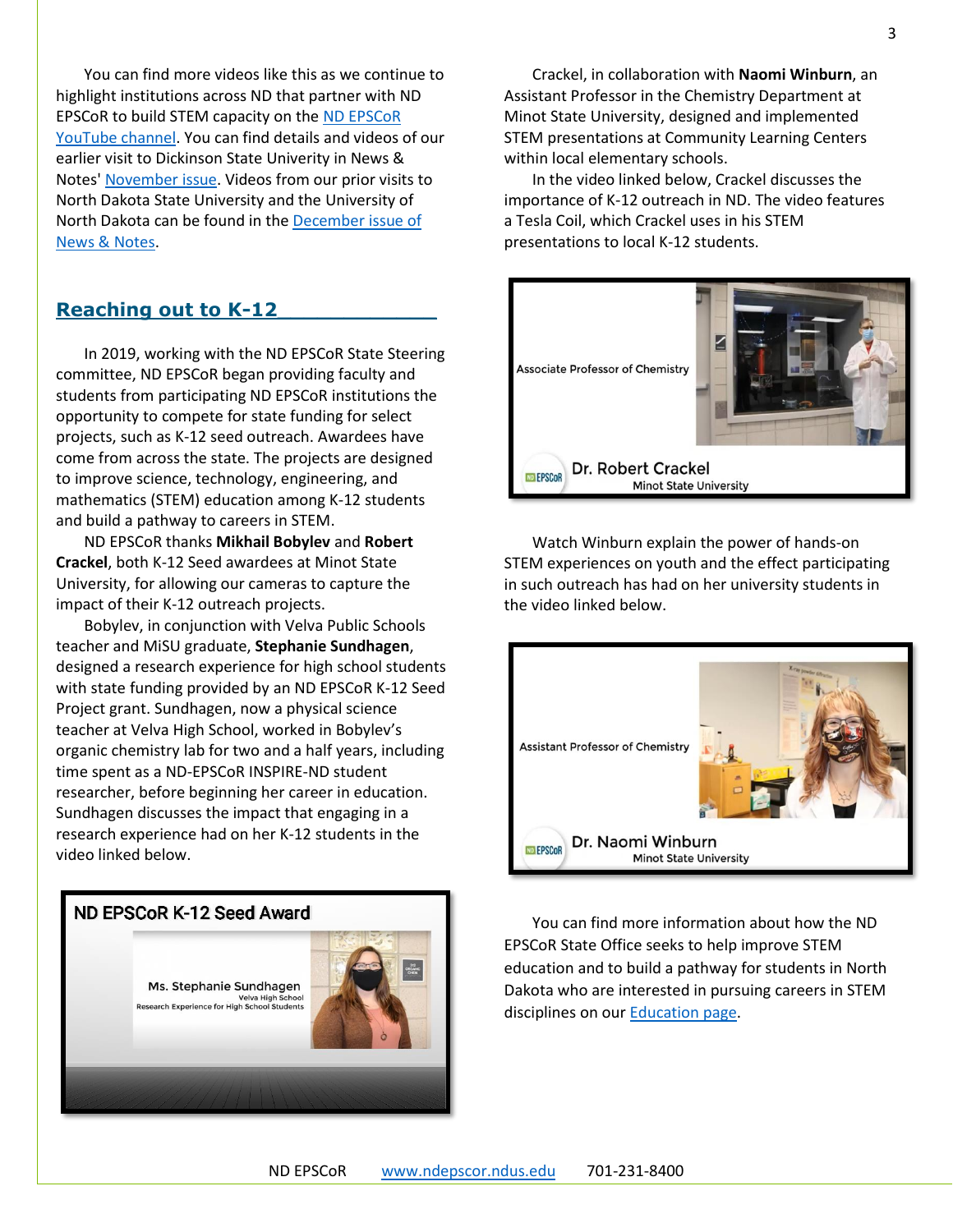# **NATURE Sunday Academy for 2020/21\_\_\_\_\_\_\_\_\_\_\_\_\_\_\_\_\_\_\_\_\_\_**

By **Scott Hanson**, ND EPSCoR Tribal Colleges and Universities Liaison and NATURE Manager (right)

As we mentioned in [November's newsletter](https://www.ndepscor.ndus.edu/fileadmin/ndus/ndepscor/News_and_Notes_Newsletters/News_and_Notes_Newsletter_2020_November.pdf), this year's NATURE Sunday Academy activities are designed for middle-

through high-school participants to do individually in their homes, in keeping with social distancing**.** 

**Janelle Smith**, ND EPSCoR Business Manager, ordered the supplies for the modules. **Britt Heidinger and Julia Bowsher**, Co-coordinators of NATURE Sunday Academy, created the supply list, put the supplies for each activity into individual bags, and put all supplies for each participant into an individual box/kit.

**Scott Hanson**, ND EPSCoR Tribal Colleges & Universities Liaison and NATURE Manager, shipped kits to NHSC, SBC, and UTTC and delivered kits to CCCC and TMCC. At CCCC, TMCC, and UTTC, NATURE coordinators **Chris Dahlen**, **Austin Allard**, and **Mandy Guinn**, respectively, student participants will go to a central pick-up point to get their kits. However, since driving times are much longer on the Fort Berthold and Standing Rock Reservations**, Kerry Hartman**, NHSC NATURE coordinator, and **Mafany Ndiva Mongoh**, SBC NATURE coordinator, will hire individuals to distribute the kits to participants' homes.



NHSC, TMCC, and UTTC participants did their Sunday Academy activities in late December/early January during the semester break. CCCC will do one activity per month from January through May. SBC will

do activities during spring break.

A total of 145 kits, each containing five informal STEM activities, will be distributed to participants for the 2020-2021 NATURE Sunday Academy program. This represents 725 potential engagements with middle and high school students in tribal communities.

# <span id="page-3-0"></span>**STTAR business applications open\_\_**

By **Shireen Alemadi**, ND EPSCoR STEM Manager (right)

The Students in Technology Transfer and Research (STTAR) program, an ND EPSCoR State Office-sponsored, state-funded program, offers ND-based businesses the opportunity to



cost-share student internship salaries during the summer of 2021. The applications for 2021 are now open.

ND companies and organizations get great students who use their academic training and expertise to help find solutions to technical challenges while sharing in

the salary costs with the ND EPSCoR State Office. ND EPSCoR state-funded costsharing provides \$5 per hour toward the student's summer salary.

For students like **Blake Higgins** (pictured right) at **WCCO Belting Inc.**, Wahpeton, is the STTAR program provides an



opportunity to gain valuable work experience in the ND industry. A number of the 2020 employers noted that they often look to past interns when they have a fulltime job opening in their companies. Funding is limited for 2021, and applications are accepted on a first-come, first-served basis. The qualifying criteria include:

- The business must be a ND company or have a ND-based office;
- The work/project must have a science, technology, engineering, or math focus for the internship; and
- The internship must be a minimum of eight weeks and a maximum of 12 weeks.

The ND EPSCoR contribution for the internship is up to \$2,400 per individual student. For more information, or to obtain a business partner application, please visit [the STTAR program webpage](https://www.ndepscor.ndus.edu/programs/sttar/) or email [Shireen Alemadi.](mailto:shireen.alemadi@ndus.edu)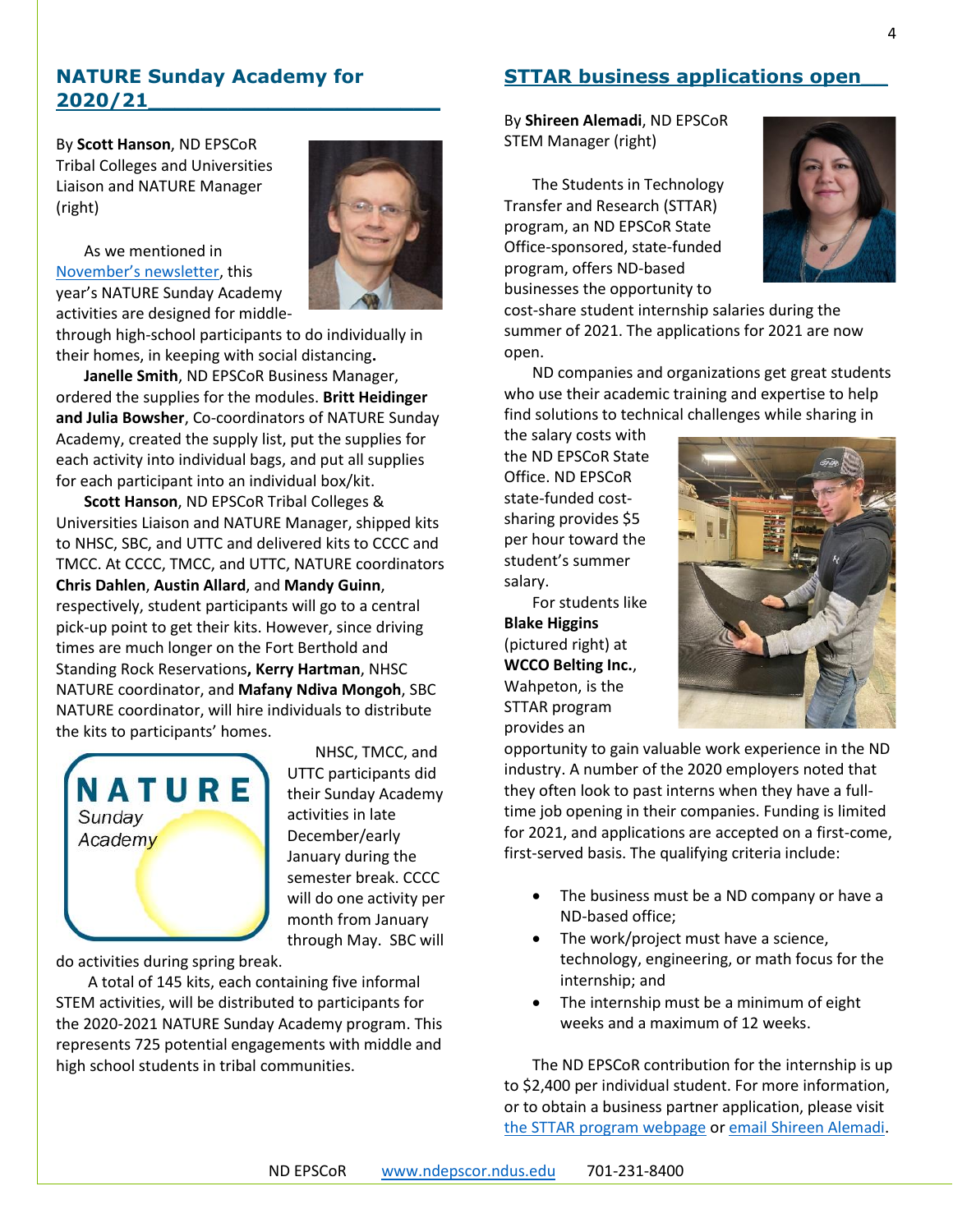#### **Budget revisions\_\_\_\_\_\_\_\_\_\_\_\_\_\_\_\_**

By **Janelle Smith**, ND EPSCoR Business Manager (right)

As we close the door on 2020, we are also closing the books on nearly all of the ND EPSCoR State Office state-funded STEM awards made during the fall of 2019.



When it became clear that COVID-19 would significantly impact the spring semester, the ND EPSCoR State Office extended many of these awards through December 15, 2020, to help researchers mitigate those impacts. In addition to the extension, many awards also had scope and budget revisions approved to help researchers manage the changing landscape. These revisions highlighted the flexibility and determination of the researchers to make the best of a challenging year.

As a reminder, final reports for these awards are due within 30 days of project completion. This means the reports for projects that closed on December 15 are due on January 15. There is no specific format for these final reports, but they should include the following: a summary of the work performed, project results, key accomplishments, challenges, and lessons learned. Be sure to include details about how the ND EPSCoR State Office funding enabled research activities that would not have otherwise been possible, impacted students, and resulted in additional grant funding applications as a result of what was learned through these awards.

These reports often serve as a lead for the ND EPSCoR Communication Manager, so don't be surprised if you get a follow-up message from **Cailin Shovkoplyas** asking for an interview. Many great things are happening across the state, and it is always great fun to see some of these activities highlighted in the newsletter!

# **Events and trainings\_\_\_\_\_\_\_\_\_\_\_\_**

#### ND EPSCoR State Conference



Save the date for the ND EPSCoR Annual Conference on Wednesday, April 14, 2021. This conference will be a virtual event. **Dr. Pips Veazey,**  Project Director, Alaska EPSCoR, will give a keynote address on Team Science. Also included in the conference will be synchronous presentations and panels. Topics include NSF RII Track-1 ND-ACES presentations, NSF II Track-1 INSPIRE-ND, Team Science, STEM-based Indigenous Knowledge, and the ABCs of Patents and Commercialization. Visit th[e 2021 ND](https://www.ndepscor.ndus.edu/news/nd-epscor-state-conf/)  [EPSCoR Annual Conference webpage](https://www.ndepscor.ndus.edu/news/nd-epscor-state-conf/) to pre-register for this event, review poster submission guidelines, and to view the full agenda.

#### Responsible Conduct of Research (RCR)

RCR training with STEM Manager Shireen Alemadi is available upon request to augment our campus RCR requirements. Please [contact Shireen Alemadi](mailto:shireen.alemadi@ndus.edu) to schedule.

# **Activities of note\_\_\_\_\_**

#### ND-ACES participants publish

Congratulations to the following ND-ACES faculty and student participants on their recent and upcoming publications:

- *Molecular mechanics of the swelling clay tactoid under compression, tension and shear* Faisal, H.M. Nasrullah; **Katti, Kalpana S.; Katti, Dinesh R.** (November 2020, Applied Clay Science)
- *One-pot synthesis of graphene quantum dots using humic acid and its application for copper (II) ion detection* Liu, Xiao; Han, Juan; Hou, Xiaodong; Altincicek, Furkan; Oncel, Nuri; Pierce, David; Wu, Xu; **Zhao, Julia Xiaojun** (March 2021, Journal of Materials Science)
- *Mechanobiological Evaluation of Prostate Cancer Metastasis to Bone using an In Vitro Prostate Cancer Testbed*  Molla, MD Shahjahan; **Katti, Dinesh R.; Katti, Kalpana S.** (January 2021, Journal of Biomechanics)
- *Nanostructured biomaterials for in vitro models of bone metastasis cancer*  **Katti, Kalpana S.**; Jasuja, Haneesh; **Katti, Dinesh R.** (March 2021, Current Opinion in Biomedical Engineering)

ND EPSCoR [www.ndepscor.ndus.edu](http://www.ndepscor.ndus.edu/) 701-231-8400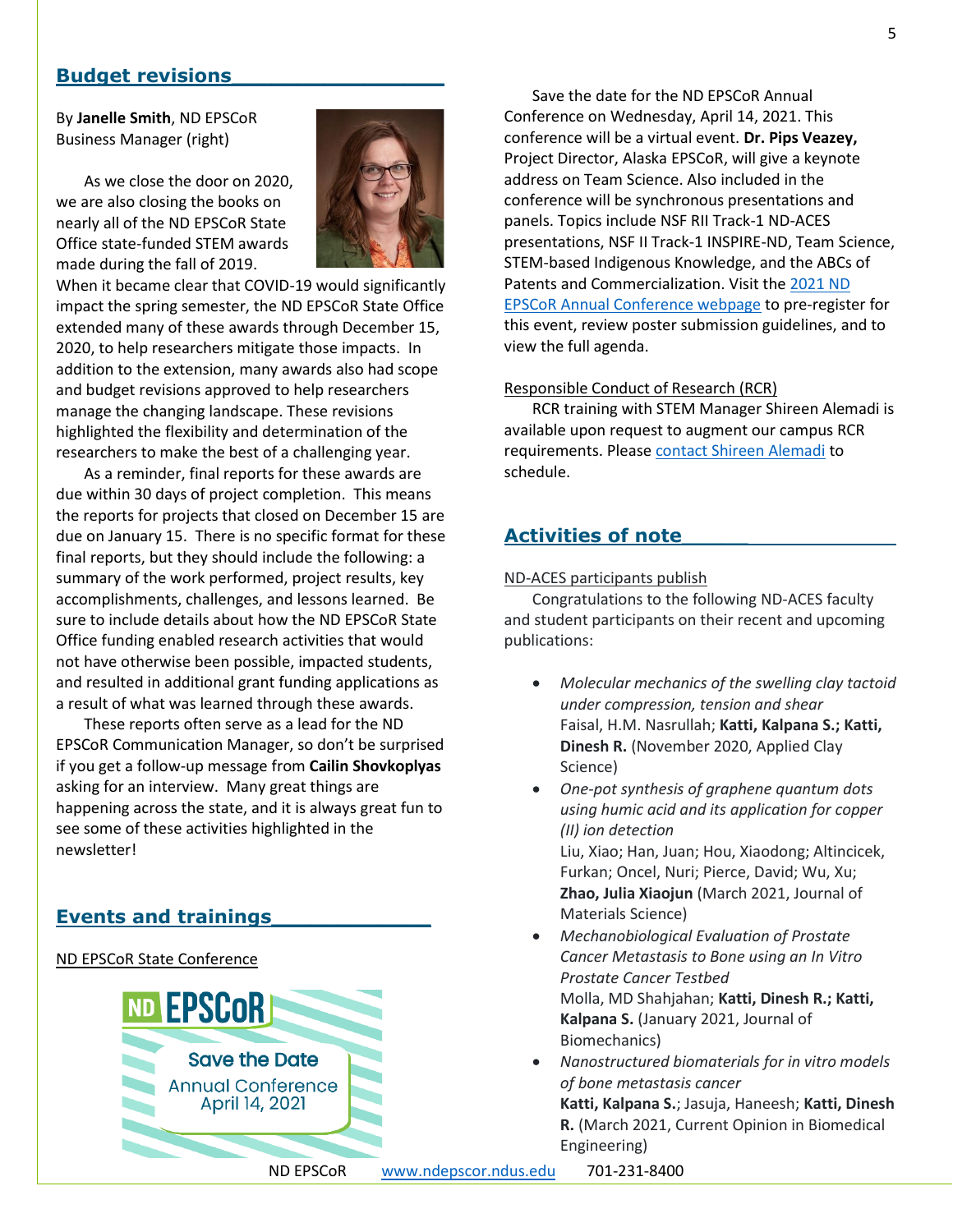• *Composite nanoclay-hydroxyapatitepolymer fiber scaffolds for bone tissue engineering manufactured using pressurized gyration* Kundu, Krishna; Afshar, Ayda; **Katti, Dinesh R.**; Edirisinghe, Mohan; **Katti, Kalpana S.** (January 2021, Composites Science and Technology)

Links to these publications can be found in the [National Science Foundation's \(NSF\) Public Access](https://par.nsf.gov/search/term:1946202)  [Repository \(PAR\)](https://par.nsf.gov/search/term:1946202) or on [the ND EPSCoR website.](https://www.ndepscor.ndus.edu/ndepscorprograms/track-1-nd-aces-prime-institution-ndsu/)

# **Funding opportunities**

ND EPSCoR Rural Student Teaching Experience

The ND EPSCoR Rural Student Teaching Experience (RSTE) program provides unique learning experiences for up to two teacher candidates from the 10 ND EPSCoR ND-ACES RII Track-1 participating campuses – three Primarily Undergraduate Institutions (PUIs), one Master's College/University (MCU), four Tribal Colleges/Universities (TCUs) located in ND or the two Research Universities (RUs). The goal of the RSTE program is to provide an exceptional learning experience for teacher candidates in a rural school and community while they complete the requirements of their undergraduate programs. See the [Request for](https://www.ndepscor.ndus.edu/fileadmin/ndus/ndepscor/RSTE/RSTE_2021_RFA.pdf)  [Applications](https://www.ndepscor.ndus.edu/fileadmin/ndus/ndepscor/RSTE/RSTE_2021_RFA.pdf) for details. Due to ND EPSCoR by noon on January 21, 2021.

#### Doctoral STEM Assistantship

ND EPSCoR ND-ACES Doctoral STEM Teaching Assistantship program is designed to increase NDSU/UND doctoral students' understanding of and experience in STEM teaching and research involving undergraduate students. These semester-long placements (Fall 2021 or Spring 2022) at a Tribal College/University (TCU), Primarily Undergraduate Institution (PUI), or Master's College/University (MCU) in North Dakota involve teaching and research duties under the direction of faculty research participants in ND EPSCoR's National Science Foundation (NSF)-funded New Discoveries at the Advanced Interface of Computation, Engineering, and Science (ND-ACES) project in the areas of materials design, cellular systems, or computational approaches. [Click here](https://www.ndepscor.ndus.edu/ndepscorprograms/track-1-nd-aces-prime-institution-ndsu/) for more information about ND EPSCoR's ND-ACES project. [Click here](https://www.ndepscor.ndus.edu/fileadmin/ndus/ndepscor/STEM/STEM_Asst._Researchers_list.pdf) for a list of ND-ACES faculty researchers at the TCUs, PUIs, and MCU. See the Request for

[Applications](https://www.ndepscor.ndus.edu/fileadmin/ndus/ndepscor/STEM/STEM_Teaching_Asst._2021.pdf) for details. Due to ND EPSCoR by noon on March 11, 2021.

#### Distributed Research Experience for Undergraduates (dREU)

This program gives undergraduate students – from the nine ND EPSCoR ND-ACES RII Track-1 participating campuses - three Primarily Undergraduate Institutions (PUIs), one Master's College/University (MCU), three Tribal Colleges/Universities (TCUs) located in ND, or the two Research Universities (RUs) – the opportunity to work in the CCBSE alongside NSF Track-1 faculty researchers on their cutting-edge research projects. For more information, see the [Request for Applications.](https://www.ndepscor.ndus.edu/fileadmin/ndus/ndepscor/REU/2021REURFAfinal_reopened.pdf) Open until filled.

#### NCUR Registration Fee Grant

Each year, the Council of Undergraduate Research (CUR) hosts the National Conference on Undergraduate Research (NCUR) to highlight all the great research conducted by undergraduate students across the country. Recently, CUR announced the 2021 NCUR conference will be a virtual event.

ND EPSCoR is excited to support student professional development in STEM and will fund the registration fee of 15 students (from ND EPSCoR participating institutions) who have their abstracts accepted by NCUR. Contact: [shireen.alemadi@ndus.edu](mailto:shireen.alemadi@ndus.edu) if you have questions about this opportunity.

#### Eligibility requirements for this grant:

1. Students need to email [ndepscor@ndus.edu,](mailto:ndepscor@ndus.edu) using the subject [NCUR Student Registration], and stating their interest in this opportunity.

2. Students must submit their abstracts to NCUR by November 1 (for Early Decision) or December 1 (the final deadline).

3. Students must register for NCUR by January 31, 2021 (if their abstract is accepted).

Conference grants will be awarded by priority. Priority for this grant:

• 1st priority to students who have not had the privilege of previously presenting their research in any other venue.

• 2nd priority to ND-ACES and INSPIRE-ND students.

• 3rd priority goes to all other students.